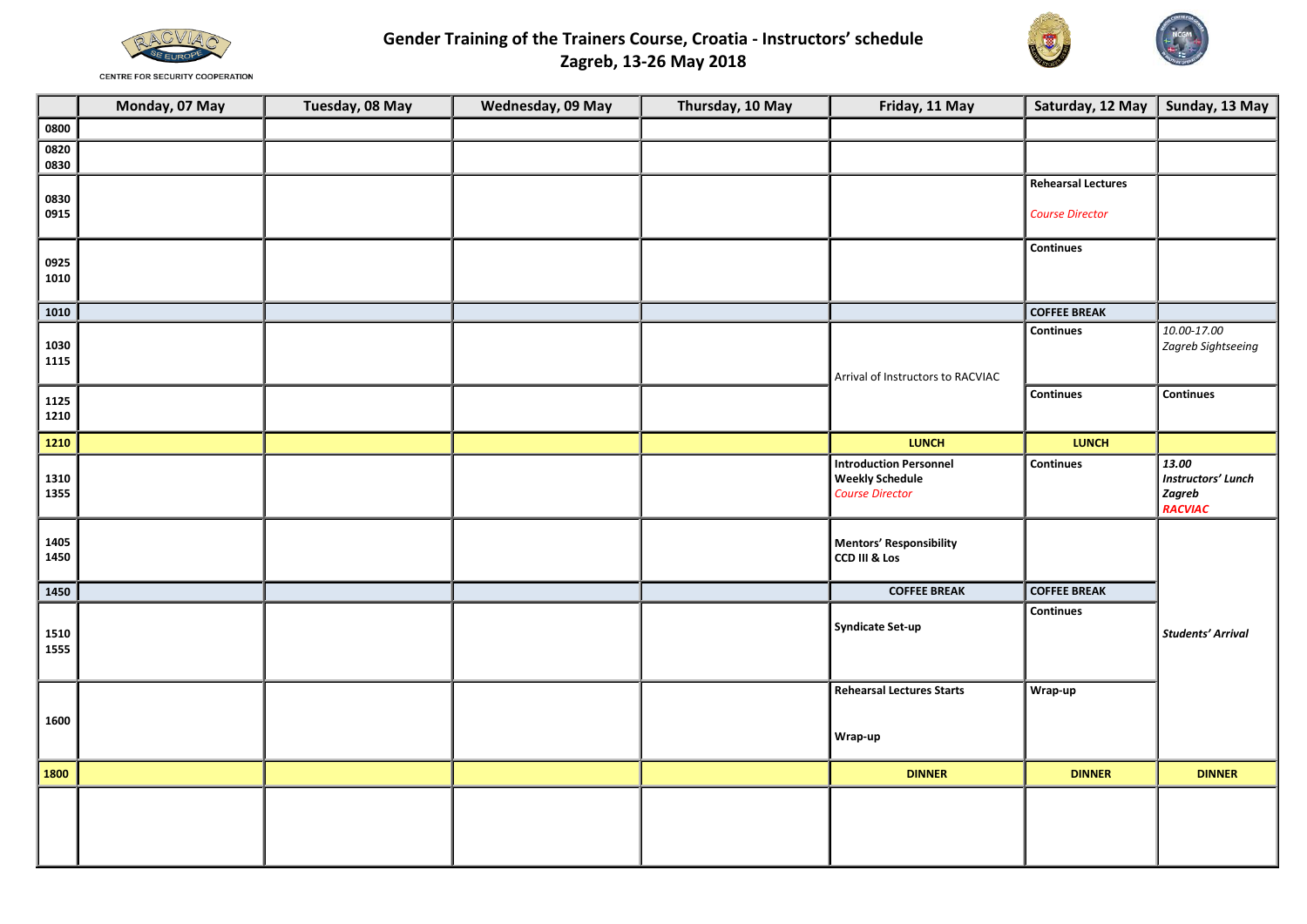

**CENTRE FOR SECURITY COOPERATION** 

## **Gender Training of the Trainers Course, Croatia - Instructors' schedule Zagreb, 13-26 May 2018**



|              | Monday, 14 May                                                                                                                                                            | Tuesday, 15 May                                                                                                                                                        | Wednesday, 16 May                                                                                                                             | Thursday, 17 May                                                                                                                                   | Friday, 18 May                                                                                                                                                                 | Saturday, 19 May                                               | Sunday, 20 May                                                              |
|--------------|---------------------------------------------------------------------------------------------------------------------------------------------------------------------------|------------------------------------------------------------------------------------------------------------------------------------------------------------------------|-----------------------------------------------------------------------------------------------------------------------------------------------|----------------------------------------------------------------------------------------------------------------------------------------------------|--------------------------------------------------------------------------------------------------------------------------------------------------------------------------------|----------------------------------------------------------------|-----------------------------------------------------------------------------|
| 0800         |                                                                                                                                                                           | <b>Instructors' Morning Meeting</b>                                                                                                                                    | <b>Instructors' Morning Meeting</b>                                                                                                           | <b>Instructors' Morning Meeting</b>                                                                                                                | <b>Instructors' Morning Meeting</b>                                                                                                                                            |                                                                |                                                                             |
| 0820<br>0830 | Instructors' morning meeting                                                                                                                                              | <b>Reflections</b><br>LTC Fahir Žilić - Course Director                                                                                                                | <b>Reflections</b><br>LTC Fahir Žilić - Course Director                                                                                       | <b>Reflections</b><br>LTC Fahir Žilić - Course Director                                                                                            | <b>Reflections</b><br>LTC Fahir Žilić - Course Director                                                                                                                        |                                                                |                                                                             |
| 0830<br>0915 | <b>Official Course Opening</b><br><b>Course Photo (Class A Uniform)</b><br>Admin/Security/IT Briefs/<br>Submission of ADL certificates of<br>169 Course<br><b>RACVIAC</b> | EO 1.1 Apply Gender Terms and<br>Definitions in training situations<br><b>SGM Davorka Lerotić</b><br><b>LTC Sandra Jonjić</b>                                          | EO 1.2 Gender perspective in<br>military operations incl.<br><b>Bi-SC Directive 40-1 (2017)</b><br>- WO Katja Vlaj Golež<br>- LT(N) Matz Palm | EO 2.1 Target audience analysis<br>and backward design in gender<br>education and training<br>- LT(N) Matz Palm<br>- WO Katja Vlaj Golež           | EO 3.3 Tips on how to train, how to<br>act as a trainer - Exam preparations<br><b>LT(N) Matz Palm</b><br><b>LTC Sandra Jonjić</b>                                              |                                                                | <b>Task: Find and Read</b><br><b>NAP and MOD</b><br><b>Related Policies</b> |
| 0925<br>1010 | <b>Introduction: GToT</b><br>Schedule + Learning outcomes +<br>Exam<br>LTC Fahir Žilić - Course Director                                                                  | <b>Continues</b>                                                                                                                                                       | EO 1.2 Gender perspective at<br>operational and strategic level in<br>military activities<br>- LTC Srećko Gogić<br>- LTC Fahir Žilić          | Syndicate task: Plan gender<br>training for different level target<br>audiences<br><b>Syndicate Leaders</b>                                        | EO 2.2 Lessons plans for gender<br>education and training<br><b>LTC Fahir Žilić</b><br>· MAJ Marija Čičak                                                                      |                                                                | <b>Continues</b>                                                            |
| 1010         | <b>COFFEE BREAK</b>                                                                                                                                                       | <b>COFFEE BREAK</b>                                                                                                                                                    | <b>COFFEE BREAK</b>                                                                                                                           | <b>COFFEE BREAK</b>                                                                                                                                | <b>COFFEE BREAK</b>                                                                                                                                                            |                                                                |                                                                             |
| 1030<br>1115 | <b>Participants' Presentations</b><br>LTC Fahir Žilić - Course Director                                                                                                   | <b>Culture, Religion &amp; Gender</b><br>- LTC Sandra Jonjić                                                                                                           | EO 1.2 Gender perspective at<br>tactical level in military tasks<br>- MSG Marija Horvat<br>- LTC Srećko Gogić                                 | <b>Continues</b><br>Wrap-up in plenary starts<br><b>Syndicate Leaders</b>                                                                          | Individual syndicate work                                                                                                                                                      | $09.00 - 21.00$<br><b>Guided tour of NP</b><br><b>Plitvice</b> | Optional:<br>Zagreb Sightseeing                                             |
| 1125<br>1210 | <b>Continues</b>                                                                                                                                                          | International humanitarian law<br>and human rights<br>1LT Robert Karaman<br>CPT Monika Čabraja                                                                         | <b>Movie: Greatest Silence</b><br>CPT Renata Koković Novosel<br>· LTC Sandra Jonjić                                                           | EO 3.1 Instructional strategies and<br>active learning methods for<br>gender education and training<br>- LTC Dalibor Mesić<br>- COL Boženko Đevoić | <b>Back brief in Syndicates</b>                                                                                                                                                | (Lunch - incl. lunch<br>packs)                                 | Continues                                                                   |
| 1210         | <b>LUNCH</b>                                                                                                                                                              | <b>LUNCH</b>                                                                                                                                                           | <b>LUNCH</b>                                                                                                                                  | <b>LUNCH</b>                                                                                                                                       | <b>LUNCH</b>                                                                                                                                                                   |                                                                | <b>LUNCH</b>                                                                |
| 1310<br>1355 | Setting the Scene.<br>LTC Fahir Žilić - Course Director                                                                                                                   | EO 1.2.1 Framework and United<br><b>Nations Security Council</b><br><b>Resolutions on Women, Peace</b><br>and Security<br>- 1LT Robert Karaman<br>- CPT Monika Čabraja | <b>Defusing</b><br>CPT Renata Koković Novosel<br>LTC Sandra Jonjić                                                                            | <b>Syndicate task: Use active</b><br>learning methods in gender<br>education and training<br><b>Syndicate Leaders</b>                              | <b>Panel Discussion</b><br>- LTC Sandra Jonjić - Moderator<br>"How to Improve Tactics and<br>Techniques by Integrating the<br>Gender Perspective"<br><b>BG Gordana Garašić</b> |                                                                | Own Exam<br><b>Preparations</b>                                             |
| 1405<br>1450 | Syndicate Set-up<br><b>Syndicate Leaders</b>                                                                                                                              | <b>Resolution seminar in syndicates</b><br>SLs                                                                                                                         | EO 1.3 Conflict related sexual and<br>gender-based violence<br>- MAJ Marija Čičak<br>· LTC Fahir Žilić                                        | <b>Back brief in plenary</b>                                                                                                                       | <b>COL Boženko Đevoić</b><br>CPT Tatjana Šolaja<br>LT (N) Fleur Posthummus                                                                                                     |                                                                | Continues                                                                   |
| 1450         | <b>COFFEE BREAK</b>                                                                                                                                                       | <b>COFFEE BREAK</b>                                                                                                                                                    | <b>COFFEE BREAK</b>                                                                                                                           | <b>COFFEE BREAK</b>                                                                                                                                | <b>COFFEE BREAK</b>                                                                                                                                                            |                                                                |                                                                             |
| 1510<br>1555 | <b>Syndicate Set-up</b><br><b>Syndicate Leaders</b>                                                                                                                       | <b>Information About Exam</b><br>LTC Fahir Žilić – Course Director                                                                                                     | <b>Continues</b>                                                                                                                              | EO 1.5 Culture and teaching<br>gender<br>- LTC Dalibor Mesić<br>- COL Boženko Đevoić                                                               | <b>Continues</b><br><b>Practicalities for the Weekend</b>                                                                                                                      |                                                                |                                                                             |
| 1600         | <b>Instructors' Meeting</b>                                                                                                                                               | <b>Instructors' Meeting</b>                                                                                                                                            | <b>Instructors' Meeting</b>                                                                                                                   | <b>Instructors' Meeting</b>                                                                                                                        |                                                                                                                                                                                |                                                                |                                                                             |
| 1800         |                                                                                                                                                                           | <b>DINNER</b>                                                                                                                                                          | <b>DINNER</b>                                                                                                                                 | <b>DINNER</b>                                                                                                                                      | <b>DINNER</b>                                                                                                                                                                  | <b>Course Dinner</b><br>in a local restaurant                  | <b>DINNER</b>                                                               |
| 19.00        | Welcome dinner/teambuilding                                                                                                                                               | Task: Read UNSCR 1325 and<br><b>Related Resolutions</b>                                                                                                                |                                                                                                                                               |                                                                                                                                                    |                                                                                                                                                                                |                                                                |                                                                             |